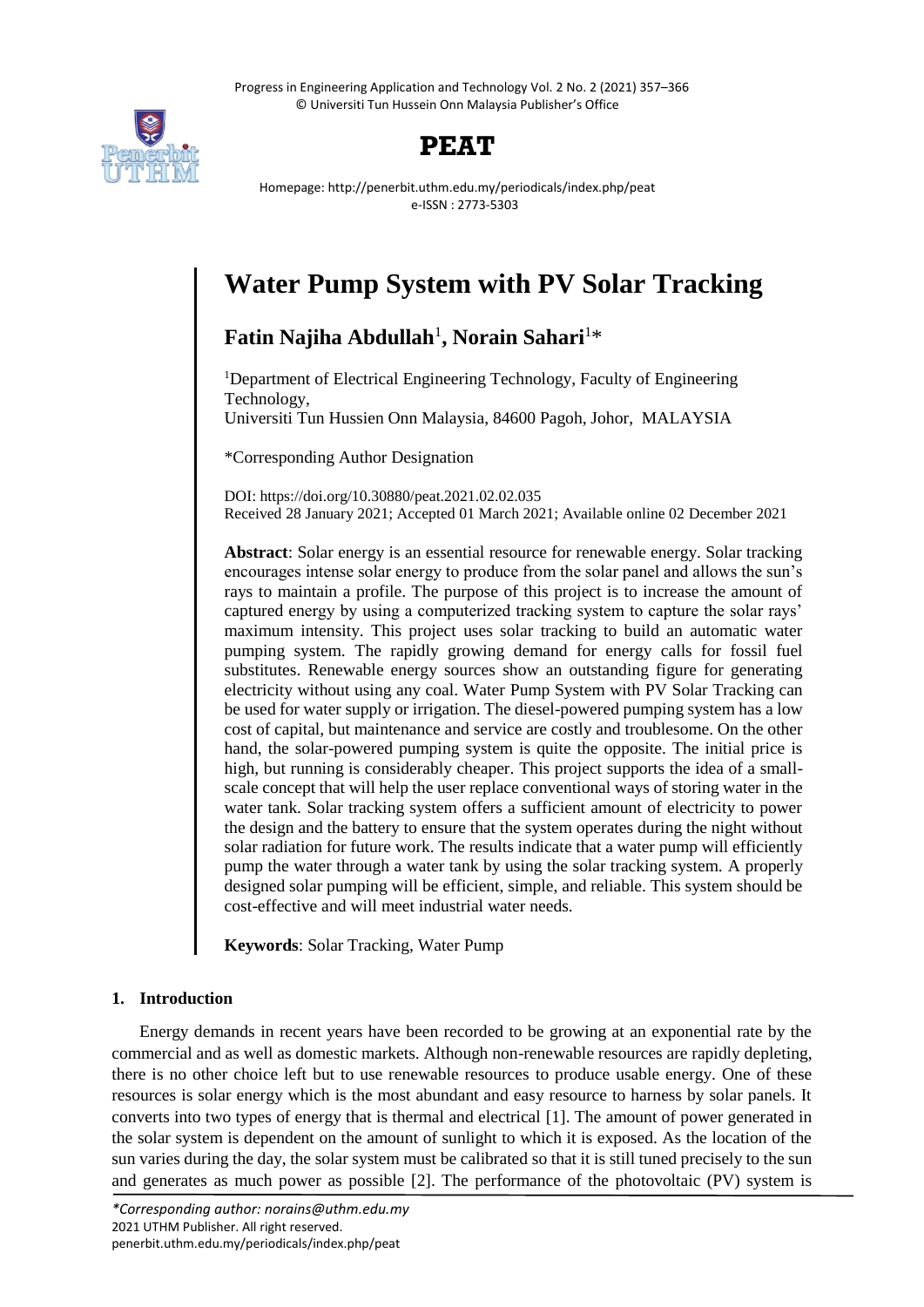dependent on the environmental conditions of solar radiation, ambient temperature and wind speed, system adjustment with the load and proper positioning of the solar panels [1].

Caton has made studied various single-axis and double-axis tracking cases while comparing them to fixed collectors. The authors reported that the vertical axis tracking results in the best performance of the different single-axis tracking and registered an increase in the solar collection of 17.6% due to hourly double-axis monitoring. The author even reported that there is a minor improvement in performance between seasonal and monthly tracking systems [3]. In the Gupta et al. research paper, the sun tracks that started from the sun rising in the East from 8 am to 4 pm had moved the solar panel by 120 degrees through the linear actuator to implement the experiment and to evaluate the effectiveness of the semiautomatic dual axis solar tracking system. The authors had used AT89S52 based microcontroller coupled with geared DC motors and programmed linear actuator using KEIL software [4]. Katan et al. have analyzed the efficiency of a solar water pumping consisting of a PV array, a sun tracker, a permanent magnet (PM) DC motor, and a helical rotor pump. It was found that the system is improved by addition of a maximum power point tracker (MPPT) and a sun-tracker. PV array analysis was performed using PSPICE tools. The theoretical findings are confirmed by field research [5].

The conventional solar panel is in static position could cause solar panels not to capture enough solar radiation to produce electricity because the sun's orientation keeps changing for entire days. Besides, the solar panel that is used is only in a one-way direction. Because of this problem, the power that can be generated is low. During not in sunny weather, the time taken for the water tank to full will become slow due to not enough intensity of the light to capture. Sometimes they used their energy to collect the water from the sources to fill the tank and use it for their necessity. It is essential to use solar tracking so that the accuracy and the precession of the water pump system can be maintained.

The paper aims to develop a solar tracker system for water pump power supply and compare energy harvesting between a solar tracker and a non-solar tracker system. The main purpose is also to investigate the effect of solar tracker on water pumping efficiency. The goal of this project is to track the sun to achieve the maximum sunlight incident on the solar panel during any time of the day and intended to provide energy for the water pumping system.

#### **2. Methodology**

A block diagram is used to represent the layout and structure of the system that is involved. The design of the project will be described. Figure 1 illustrates the block diagram for the project.



**Figure 1: The block diagram of the project**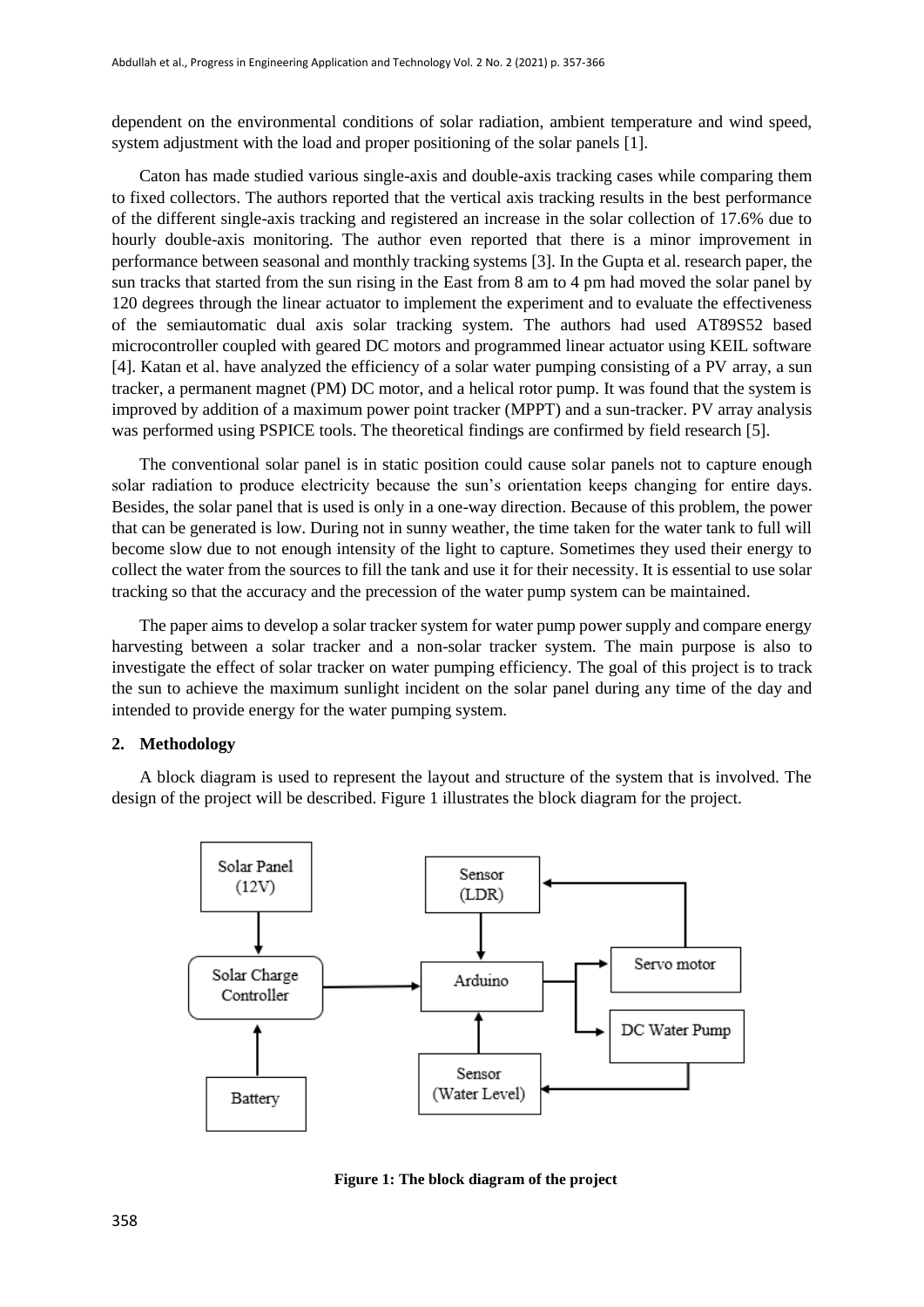The solar panel must have the maximum direct exposure to solar energy to achieve the maximum output voltage value. This can be achieved by manipulating the solar panel using a servo motor with a higher torque and power output value to make it travel efficiently to the sun's position. Besides, Arduino Uno is also used as a microcontroller for the entire system, since it uses C-based language programming that is easier to create and design. The Light Dependent Resistor (LDR) is also used as a sensor component to track solar energy. The solar panel can travel across a double-axis using four LDRs. Whenever the presence of solar energy is observed by one of the LDRs, there will be light. The project will be easier to assemble and set up in rural areas worldwide to generate electricity daily.

Four of the LDR must be directed directly to the sun so that the light will stop as the sun travels. The sensor is placed in the sun position detection panel. This system uses two servo motors for the horizontal and vertical position, and the servo motor controls the panel movement. The LDR provides information on panel position and motor direction.

The water pump system operates in automatic mode by stipulating water level sensor values. If the sensitivity value is lower than the specific value, the water tank is low, and the water pump will be activated.

2.1 Flow Chart

The flow chart in Figure 2 and Figure 3 show the operation of the Water Pump System with PV Solar Tracking from the beginning to end.

### • Solar Tracking



**Figure 2: Flowchart of the solar tracking**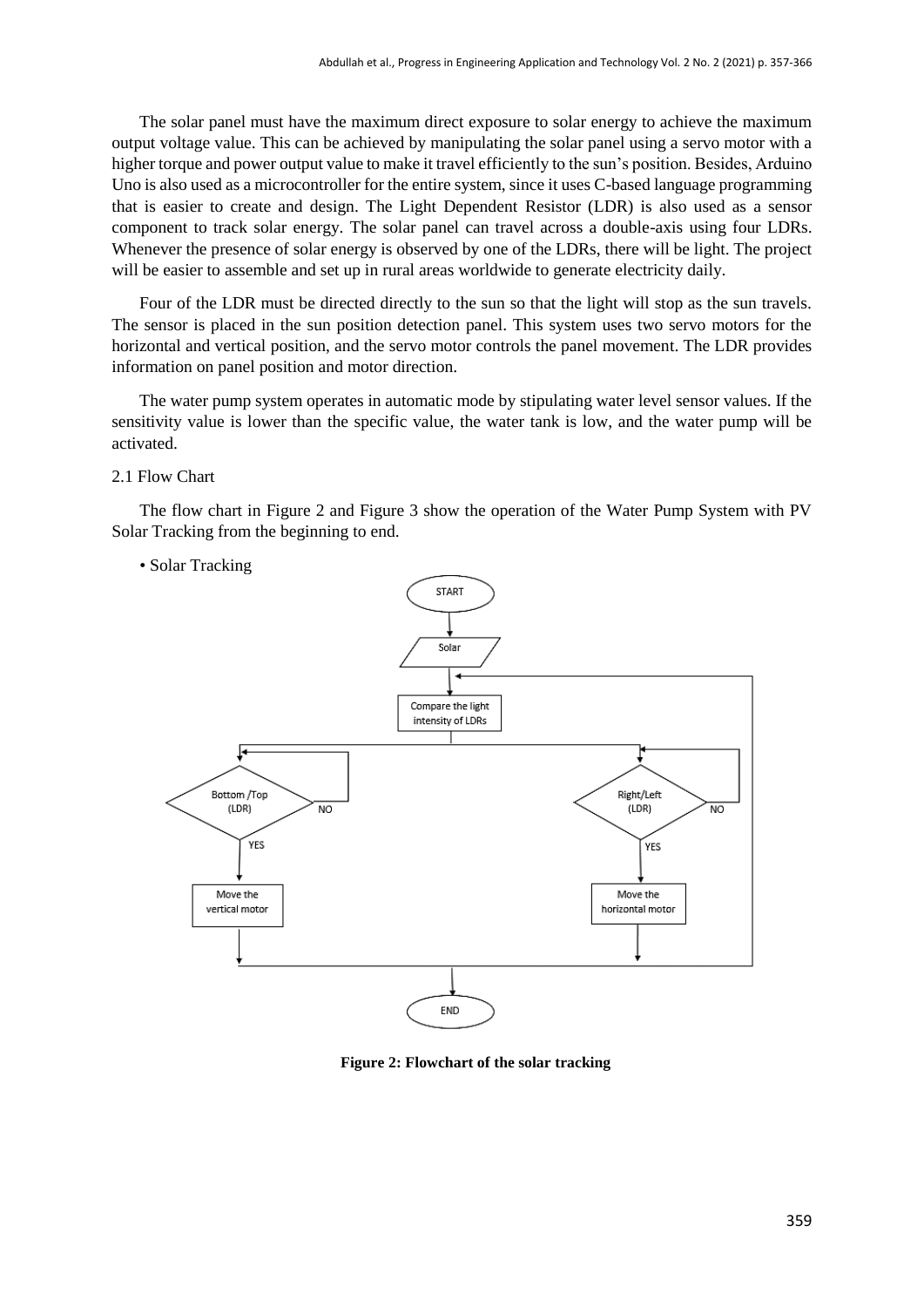• Water Pump System



**Figure 3: Flowchart of the water pump system**

## 2.2 Hardware Development

Table 1 shows the list of the component for electrical parts and mechanical parts.

| Component                   | Item               | Description                  |
|-----------------------------|--------------------|------------------------------|
|                             | Solar Panel        | $12 \text{ V}$               |
|                             | Arduino            | Arduino Uno                  |
|                             | <b>Battery</b>     | 12 V                         |
|                             | Servo motor        | Operating voltage: 4.8-6.6 V |
|                             | LDR sensor         | Input voltage: DC 3.3-5 V    |
| <b>Electrical Component</b> | Resistor           | 1k $\Omega$                  |
|                             | Water level sensor | Operating voltage: 3-5 V     |
|                             | DC Water pump      | Operating voltage: DC 6-12 V |
|                             |                    |                              |

## 2.2.1 Circuit Diagram

Figure 4 illustrates the circuit diagram of the project.



**Figure 4: The illustration circuit of the project**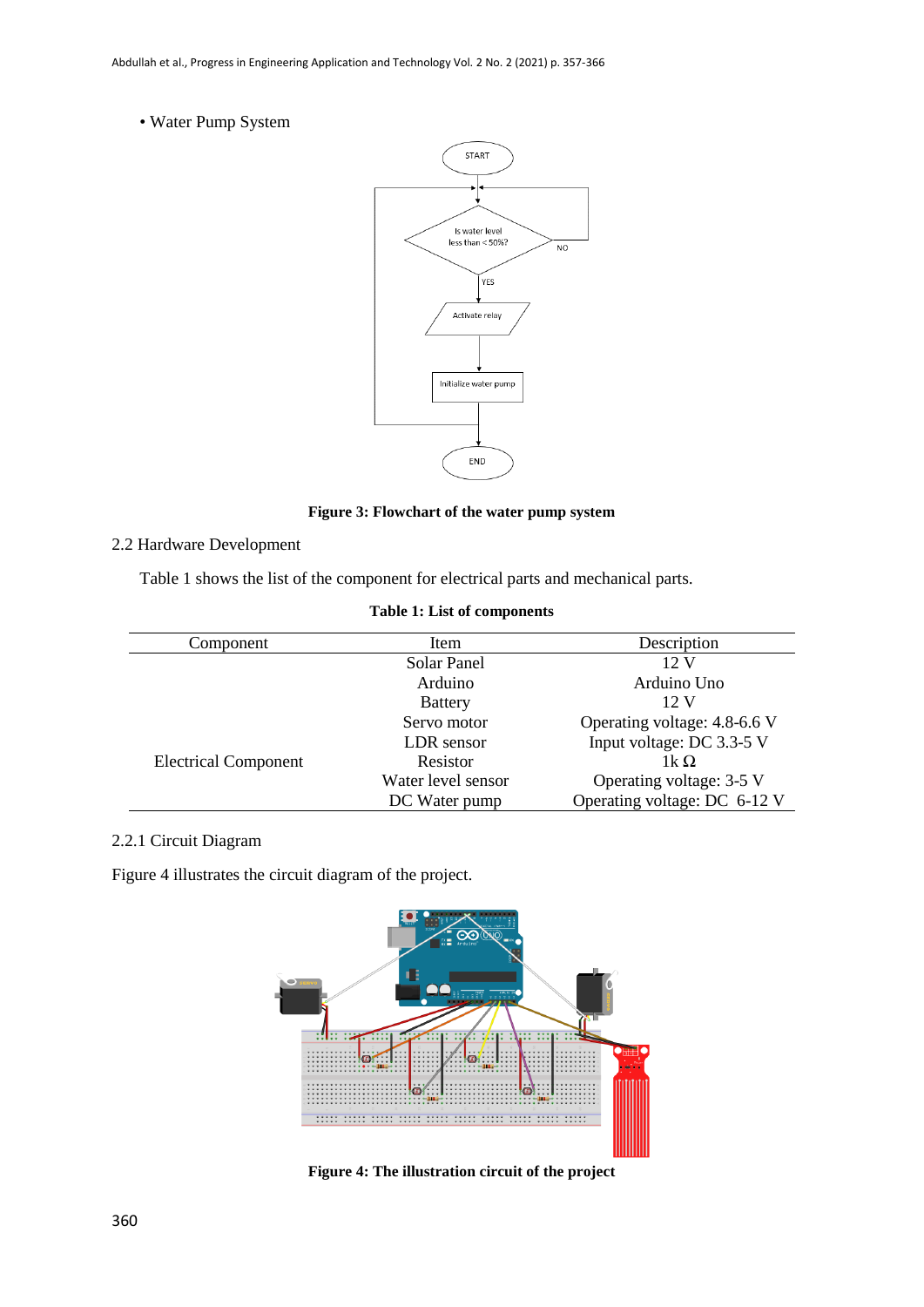LDR acts as a light detector for this project. Light Dependent Resistor (LDR) is a light-sensitive device also known as photo-resistor. The program works by comparing the resistance of the four sensors and the rotation of the servos. The sensor sensitivity depends entirely on the code. It is the same thing with the servos. The resistance will decrease as the light enters the LDR. In addition to the solar panel, the LDR will be installed, and the servo motor will rotate the solar panel. The servo motor pushes the solar panel towards the LDR, which reduces the resistance. LDR works by changing their resistance level depending on how much light they hit. The more light they are, the less resistance they have.

After that, the servo motor will not rotate if it has the same light intensity that decreases both LDRs. The servo would attempt to shift the solar panel to a location that is both LDR consisting of the same resistance, ensuring that the amount of light would fall to both resistances. If the resistance of the one LDR increased, the motor would rotate in the direction.

The water level sensor consists of two samples that are used to measure the water level content. Both instances allow the current to pass through the water level, and the resistance value is obtained to determine the water level in the tank.

#### 2.3 Software Development

The software development is required to be a part of the collecting data and information for this project. The software that is used in this project is Arduino software (IDE), and Proteus software. The Arduino IDE is used to construct and design the coding of the programming code and Proteus used to do the simulation circuit project.

#### 2.3.1 Proteus 8 Software

This software used to implement the simulation by using Proteus professional design software. Proteus is an electronic circuit design software that includes schematic capture, simulation and PCB (Printed Circuit Board). The tools in this software provide with a powerful, integrated and easy to use for the beginner. The symbol of the Proteus 8 software is shown in Figure 5.



**Figure 5: Proteus Software Application**

### 2.3.2 Arduino IDE Software

The programming coding for this project was developed by using this software for controller Arduino Uno. The programmer can make the simulation of the coding and upload the coding to the Arduino controller board. Windows, macOS and Linux are the operating systems for this program. This software's open-source makes it easy to write the code and upload the program to Arduino compatible boards. Figure 6 shows the symbol of the Arduino IDE software.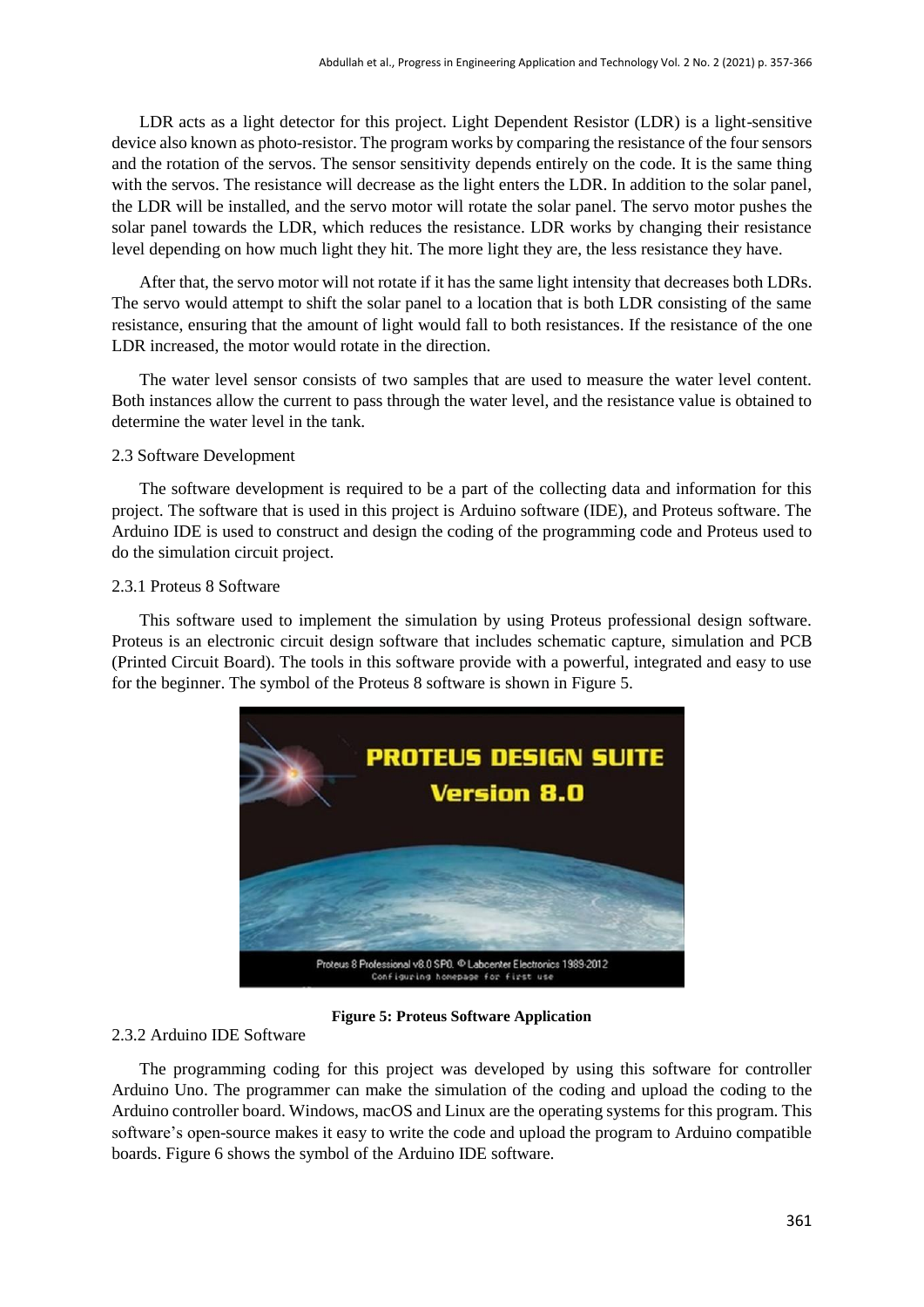

**Figure 6: Arduino IDE Software**

## **3. Results and Discussion**

The Water Pump System developed with PV Solar Tracking for water supply and irrigation systems in crops has been completed. Its function has been thoroughly tested, which aims to achieve the main objectives of the project. Figure 7 (a) and (b) show the hardware prototype of the Water Pump System with PV Solar Tracking. The solar panel tracks the sunlight in the dual-axis, which is the horizontal and the vertical axis. The solar tracking uses the LDR sensor and servo motor to rotate the panel to the angle with the highest light intensity. Figure 7 (a) shows a water tank using a regular container that does not have water levels, while Figure 7 (b) shows a water tank with a water level measurement in litres.



**Figure 7 (a): A water tank using a regular container that does not have water levels**

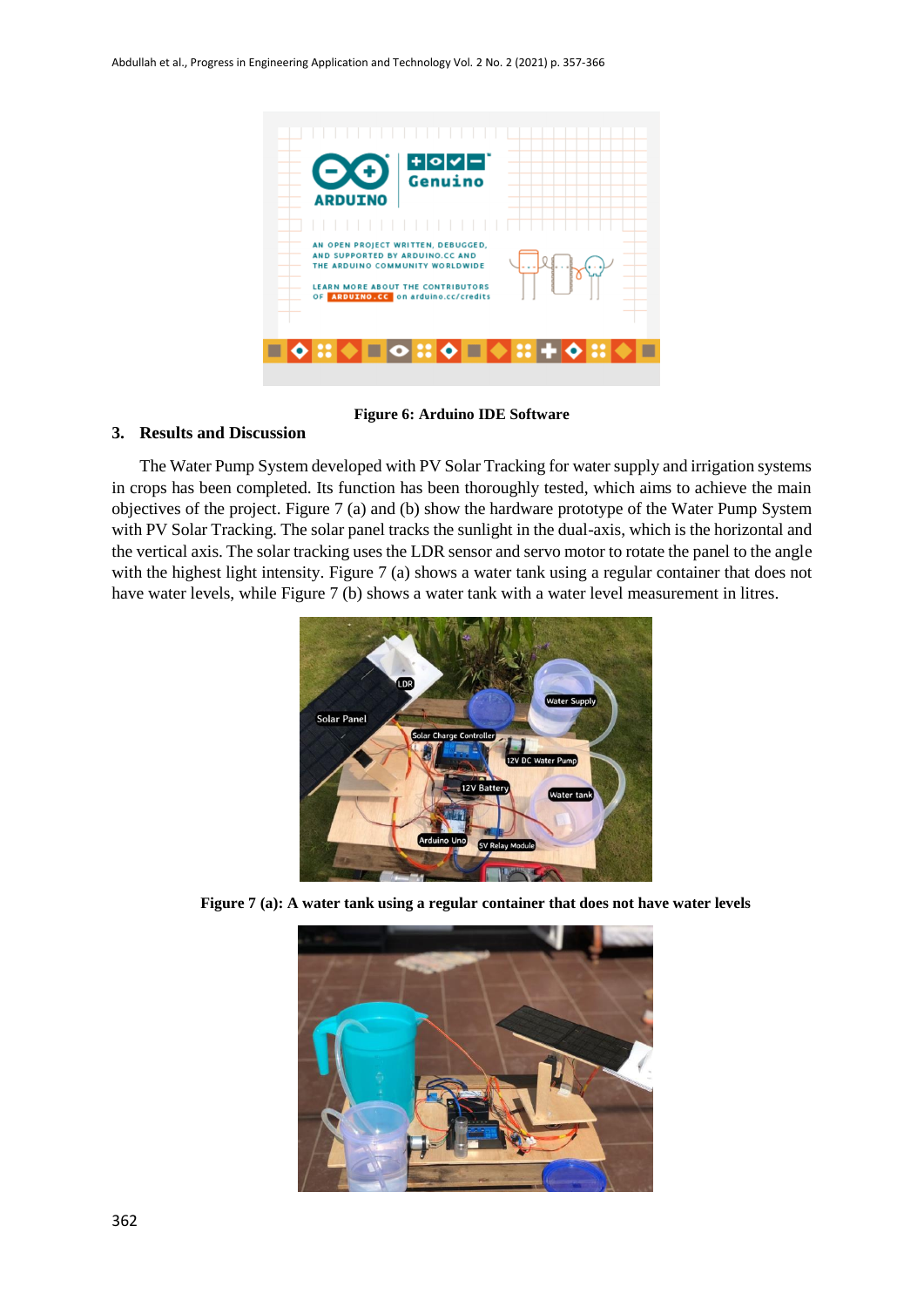#### **Figure 7 (b): A water tank with a water level measurement in litres** 3.1 Output Voltage of PV Solar Tracking

The test was conducted for four days; two days for a static solar panel and two days for solar tracking system. The irradiance of the sun might be one of the differences between these systems due to cloudy and sunny days while testing a static solar panel and solar tracking system in different days. Thus, the measured results may not be as accurate and illogical to compare. It must be done simultaneously for future work.

Two different conditions were used to analyze the project. In the first condition, the solar tracker is tested without the LDR sensor. The second condition is tested with the LDR sensor. The data from the evaluated results are shown in Table 2. The results were shown every hour, and the voltage reading is increasing for both; a static solar panel and the solar tracking system. The measured voltage for a static solar panel and solar tracking system was at a specific point value.

| Time               | Voltage (V)  |                       |
|--------------------|--------------|-----------------------|
|                    | Static solar | Solar tracking system |
| 8.00 am            | 11.82        | 12.61                 |
| $9.00 \text{ am}$  | 12.00        | 12.65                 |
| $10.00$ am         | 12.67        | 12.86                 |
| $11.00$ am         | 13.06        | 13.29                 |
| $12.00 \text{ pm}$ | 13.48        | 13.50                 |
| $1.00 \text{ pm}$  | 13.23        | 13.52                 |
| $2.00 \text{ pm}$  | 12.80        | 13.50                 |
| $3.00 \text{ pm}$  | 12.74        | 13.47                 |
| $4.00 \text{ pm}$  | 12.65        | 13.33                 |
| $5.00 \text{ pm}$  | 11.70        | 13.01                 |
| $6.00 \text{ pm}$  | 11.54        | 12.96                 |

**Table 2: The data of voltage performance of a static solar and solar tracking system**

As shown in Figure 8, the plot of the reported data is plotted. From the graph, it can be observed that after 10 am the fixed panel will start generating its highest voltage, i.e. above 12 V. It keeps the same voltage until 1 pm. Whereas the solar tracking with dual-axis generated the 12 V before 9 am and held the same until 5 pm. Besides, the dual -axis solar tracking system will generate constant voltage than the single-axis solar tracking system.



**Figure 8: The voltage performance of a static solar panel and a solar tracking system**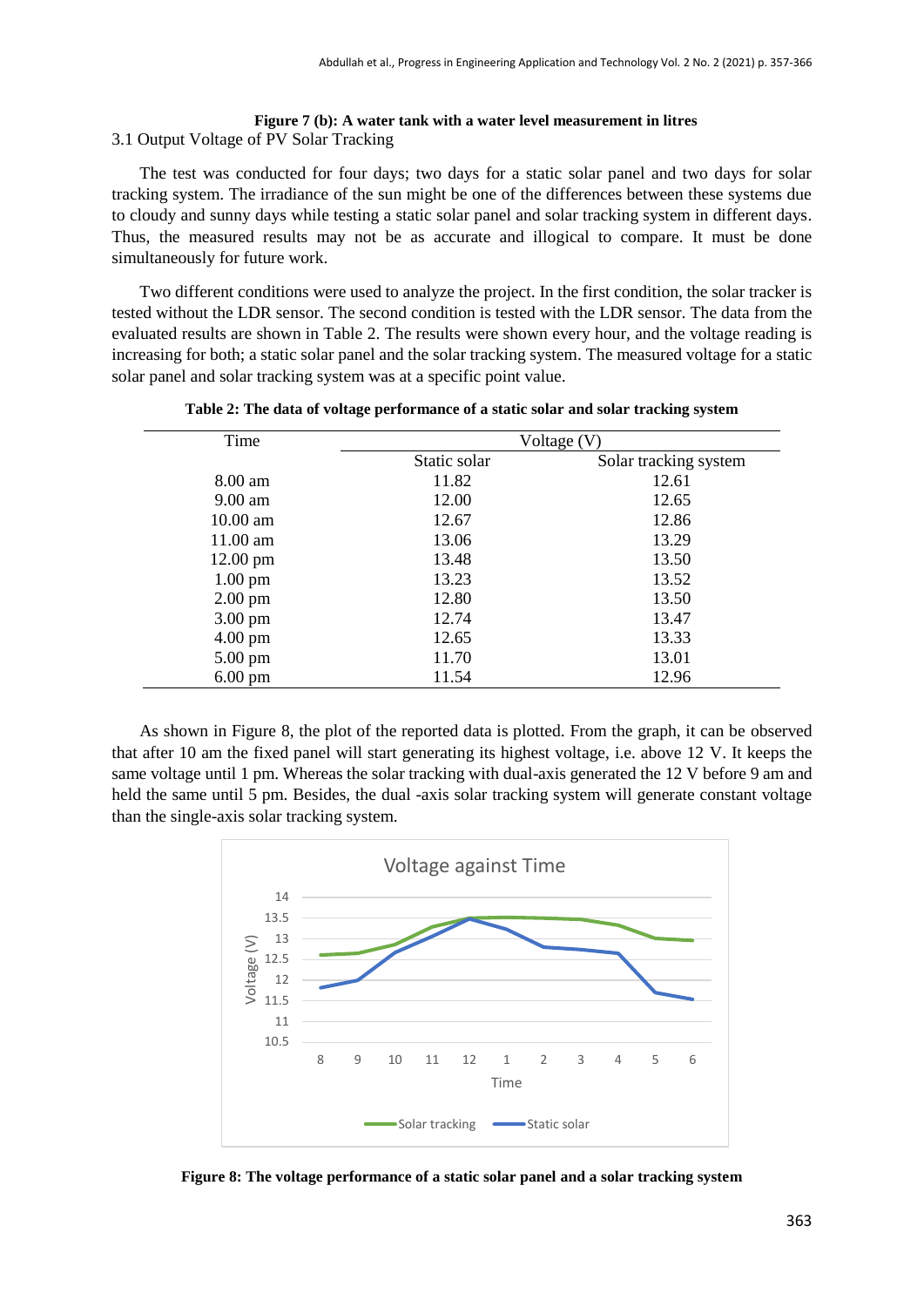#### 3.2 The volume of water for the water pump system

Figure 9 (a) and (b) show the water level of the water pump system after 5 hours of being tested. Once the solar energy is obtained, it is made to store in the lead-acid battery for the future scope. For battery protection, the power trapped by the panel is made to pass through the solar charger circuit and then towards the battery. Meanwhile, the water level sensor situated on the water tank keeps sensing the water levels. Once the sensor detects that the water level is low, the water pump is turned on with the relay protection circuit, powered by the lead-acid battery storing the solar energy. When a water level reaches the highest level in the tank, the sensor detects and automatically switches the pump off.



**Figure 9: (a) The water level value for the water tank without solar tracking and (b) with solar tracking and water level sensor**

Table 3 shows the data collected from observing the volume of water by the water pump system. The results were demonstrated every half an hour, the water level in the water tank is increasing. From this test, it can be concluded that the water pump with solar tracking is performed better than without solar tracking. Without solar tracking, the volume of water can be obtained and increase quickly during peak hours. This is because, during this hour, the sunlight produces the highest irradiance than the other hours. According to this test, the irradiance of the sun depends on the weather of the day, whether it is cloudy or sunny. The sunny day will generate more voltage and pump the water quickly. The cloudy day, vice versa.

The result of a Water Pump System with PV Solar Tracking shows three times the volume of water than a water pump system without solar tracking, depending on the weather of the day solar tracking has been tested. The weather of the day is affecting the flow of water through the water tank. Hence, for future work, the test must be conducted simultaneously to compare the volume of water with the same weather.

| Time (in Hour) | Volume (in ml)         |                     |
|----------------|------------------------|---------------------|
|                | Without solar tracking | With solar tracking |
| 0.5            | 300                    | 1400                |
|                | 500                    | 1800                |
| 1.5            | 800                    | 2000                |
| 2              | 1000                   | 2400                |
| 2.5            | 1500                   | 2800                |
| 3              | 1700                   | 3000                |
| 3.5            | 2300                   | 3400                |

| Table 3: The data of the output volume of the water pump system |  |
|-----------------------------------------------------------------|--|
|-----------------------------------------------------------------|--|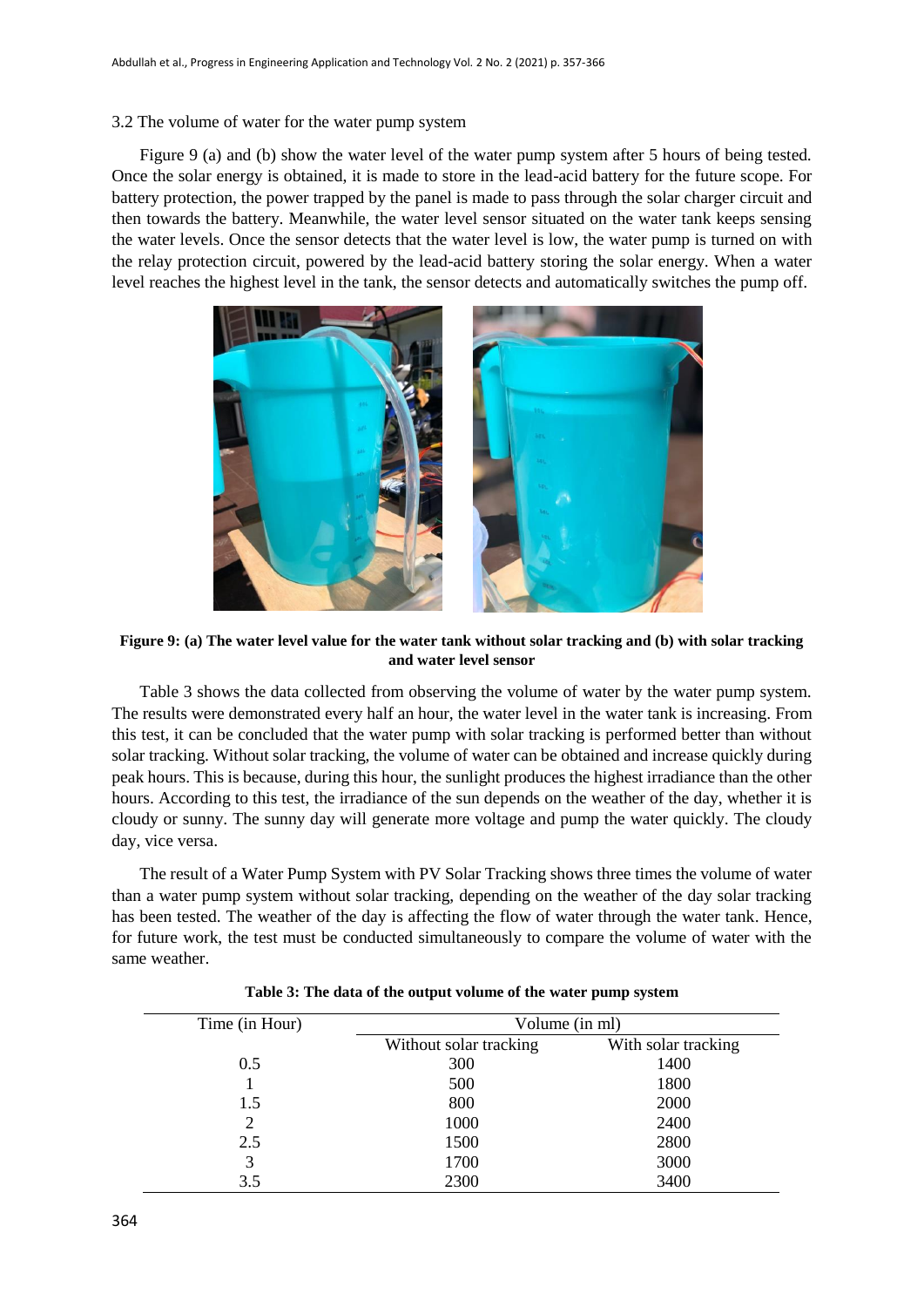| ▃        | 2800 | 3800 |
|----------|------|------|
| -<br>4.5 | 3500 | 4000 |
| -<br>ັ   | 3800 | 4400 |

The time required to fill the water tank for 5 hours shows that the solar tracking raises the water level faster than static solar. This is because the voltage generated by the solar tracking is more efficient compared to a static solar panel. Figure 10 shows the time taken for water to fill up the water tank observed by both without solar tracking and with solar tracking.



**Figure 10: The time taken for water to fill up the water tank**

## **4. Conclusion**

In a conclusion, a solar tracker system for the water pump power supply has been successfully developed. This system was developed by using five main parts which are solar panel, solar charge controller, servo motor, DC water pump, and by implementing the usage of the Arduino IDE platform.

From this project, it also has been shown that the energy harvesting by using solar tracker was maintained at the highest energy almost all the day time. While the energy harvesting without a solar tracker only highest during peak time, which is at noon. It reveals that a solar tracker can generate more productive energy than a static solar panel.

Besides that, the effect of solar tracker on water pumping efficiency also has been investigated. It shows that more voltage is generated when it has the highest intensity of light from the solar tracking. Thus, the water pump will efficiently pump the water into the water tank compared to using static solar.

## **Acknowledgement**

The authors would also like to thank the Faculty of Engineering Technology, Universiti Tun Hussein Onn Malaysia for its support.

## **References**

- [1] L. Guo, P. Curtis, A. Barendregt, and A. Surillo, "Design and implementation of a sun tracking solar power system," *ASEE Annu. Conf. Expo. Conf. Proc.*, 2009.
- [2] S. Abdallah and S. Nijmeh, "Two axes sun tracking system with PLC control," *Energy*